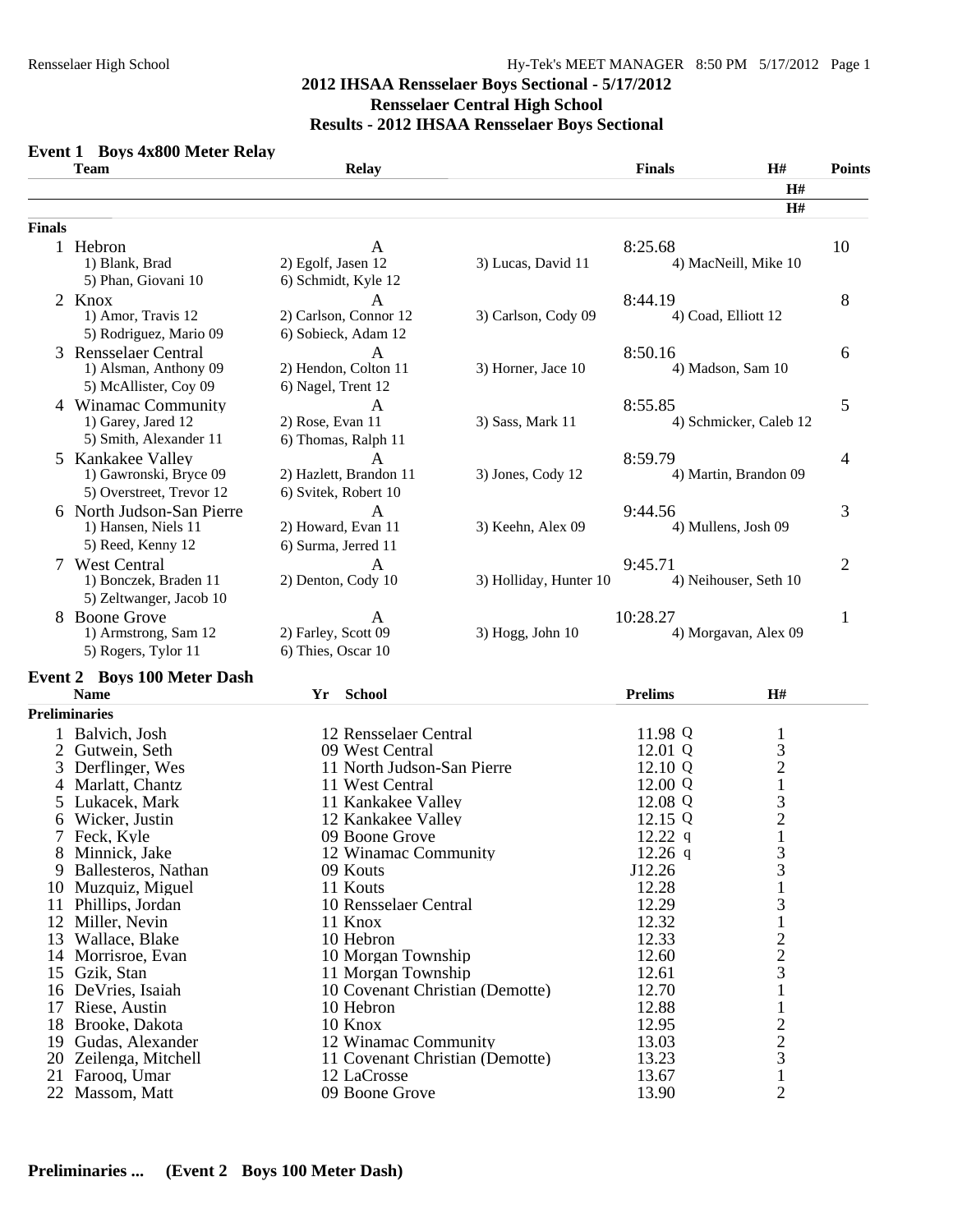|                 | <b>Name</b>                           | Yr | <b>School</b>              | <b>Prelims</b> | H#                                                   |                |
|-----------------|---------------------------------------|----|----------------------------|----------------|------------------------------------------------------|----------------|
|                 | 23 Corwin, Curtis                     |    | 11 Oregon-Davis            | 13.98          | 3                                                    |                |
|                 | 24 Bailey, Tyler                      |    | 11 LaCrosse                | 18.60          | $\overline{2}$                                       |                |
|                 | <b>Event 2 Boys 100 Meter Dash</b>    |    |                            |                |                                                      |                |
|                 | <b>Name</b>                           | Yr | <b>School</b>              | <b>Finals</b>  | H#                                                   | <b>Points</b>  |
| <b>Finals</b>   |                                       |    |                            |                |                                                      |                |
|                 | 1 Gutwein, Seth                       |    | 09 West Central            | 11.83          | 1                                                    | 10             |
|                 | 2 Balvich, Josh                       |    | 12 Rensselaer Central      | 11.87          | 1                                                    | 8              |
| 3               | Derflinger, Wes                       |    | 11 North Judson-San Pierre | 11.98          |                                                      | 6              |
|                 | 4 Feck, Kyle                          |    | 09 Boone Grove             | 12.08          |                                                      | 5              |
|                 | 5 Marlatt, Chantz                     |    | 11 West Central            | 12.13          | 1                                                    | 4              |
|                 | 6 Lukacek, Mark                       |    | 11 Kankakee Valley         | 12.18          |                                                      | 3              |
|                 | 7 Wicker, Justin                      |    | 12 Kankakee Valley         | 12.33          | 1                                                    | $\overline{2}$ |
|                 | 8 Minnick, Jake                       |    | 12 Winamac Community       | 12.34          |                                                      | $\mathbf{1}$   |
| 9               | Ballesteros, Nathan                   |    | 09 Kouts                   | 12.36          | $\overline{c}$<br>$\overline{2}$                     |                |
|                 |                                       |    |                            |                |                                                      |                |
|                 | <b>Event 3 Boys 110 Meter Hurdles</b> |    |                            |                |                                                      |                |
|                 | <b>Name</b>                           | Yr | School                     | <b>Prelims</b> | H#                                                   |                |
|                 | <b>Preliminaries</b>                  |    |                            |                |                                                      |                |
|                 | 1 Gardin, Brad                        |    | 12 Boone Grove             | 16.54 Q        | $\frac{3}{2}$                                        |                |
|                 | 2 Black, Adam                         |    | 11 Rensselaer Central      | 16.66 Q        |                                                      |                |
|                 | 3 Minnick, Jake                       |    | 12 Winamac Community       | 17.71 Q        | $\,1$                                                |                |
| 4               | Tesh, Derick                          |    | 10 Kankakee Valley         | 16.78 Q        | $\frac{2}{3}$                                        |                |
| 5 <sup>5</sup>  | Odle, Tanner                          |    | 12 Rensselaer Central      | 17.04 Q        |                                                      |                |
|                 | 6 Holliday, Spencer                   |    | 11 West Central            | 18.04 Q        | $\mathbf 1$                                          |                |
|                 | 7 Doty, Richard                       |    | 11 Winamac Community       | $17.85$ q      |                                                      |                |
|                 | 8 Rogers, Tylor                       |    | 11 Boone Grove             | $17.95$ q      | $\begin{array}{c} 3 \\ 2 \\ 3 \\ 3 \\ 1 \end{array}$ |                |
|                 | 9 Ehrlich, Dayton                     |    | 12 Kouts                   | 18.00          |                                                      |                |
|                 | 10 Mathis, Michael                    |    | 11 LaCrosse                | 18.13          |                                                      |                |
|                 | 11 Leonard, Michael                   |    | 10 Kankakee Valley         | 18.26          |                                                      |                |
|                 | 12 Schumacher, Zack                   |    | 09 North Judson-San Pierre | 18.31          | $\mathbf{1}$                                         |                |
|                 | 13 Wheeler, Drew                      |    | Hebron                     | 18.36          | $\overline{c}$                                       |                |
|                 | 14 Nelson, Cody                       |    | 10 Kouts                   | 18.95          | $\overline{c}$                                       |                |
|                 | 15 Strejc, James                      |    | 11 Oregon-Davis            | 19.38          | $\,1$                                                |                |
|                 | 16 Ingram, Dylan                      |    | 09 West Central            | 19.43          |                                                      |                |
|                 | 17 Hansen, Niels                      |    | 11 North Judson-San Pierre | 19.91          | $\frac{2}{3}$                                        |                |
|                 | 18 Heise, Austin                      |    | 11 Knox                    | 19.95          |                                                      |                |
|                 | 19 Lynch, Nathan                      |    | 10 Knox                    | 20.10          | $\mathbf{1}$                                         |                |
|                 | 20 Turbin, Jeff                       |    | 09 Morgan Township         | 21.72          | 3                                                    |                |
|                 | <b>Event 3 Boys 110 Meter Hurdles</b> |    |                            |                |                                                      |                |
|                 | <b>Name</b>                           | Yr | <b>School</b>              | <b>Finals</b>  | H#                                                   | <b>Points</b>  |
| <b>Finals</b>   |                                       |    |                            |                |                                                      |                |
|                 | 1 Black, Adam                         |    | 11 Rensselaer Central      | 16.23          |                                                      | 10             |
| 2               | Tesh, Derick                          |    | 10 Kankakee Valley         | 16.38          |                                                      |                |
| 3               | Gardin, Brad                          |    | 12 Boone Grove             | 16.43          |                                                      | 8              |
| 4               | Odle, Tanner                          |    | 12 Rensselaer Central      | 16.77          |                                                      | 6<br>5         |
|                 | 5 Minnick, Jake                       |    | 12 Winamac Community       | 16.92          |                                                      | 4              |
|                 |                                       |    | 11 Boone Grove             | 17.80          |                                                      |                |
| $7\phantom{.0}$ | 6 Rogers, Tylor                       |    |                            |                |                                                      | $\frac{3}{2}$  |
|                 | Doty, Richard                         |    | 11 Winamac Community       | 17.93          |                                                      |                |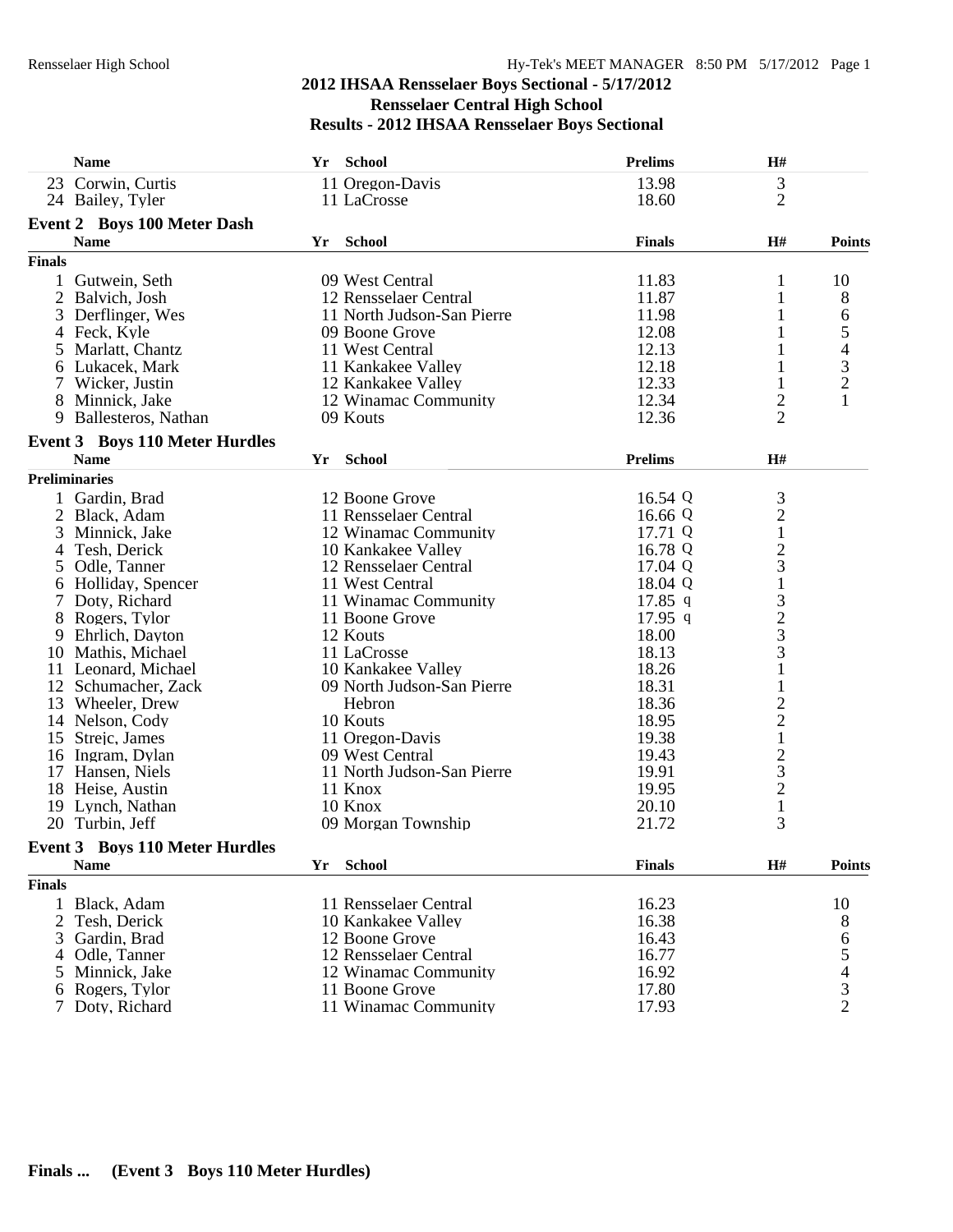|               | <b>Name</b>                                       | Yr | School                          | <b>Finals</b>  | H#                                              | <b>Points</b>  |
|---------------|---------------------------------------------------|----|---------------------------------|----------------|-------------------------------------------------|----------------|
|               | 8 Holliday, Spencer                               |    | 11 West Central                 | 18.35          |                                                 | 1              |
|               | <b>Event 4 Boys 200 Meter Dash</b>                |    |                                 |                |                                                 |                |
|               | <b>Name</b>                                       |    | Yr School                       | <b>Prelims</b> | H#                                              |                |
|               | <b>Preliminaries</b>                              |    |                                 |                |                                                 |                |
|               | 1 Balvich, Josh                                   |    | 12 Rensselaer Central           | 23.71 Q        |                                                 |                |
|               | 2 Hamilton, Michael                               |    | 11 West Central                 | 24.38 Q        | $\frac{2}{3}$                                   |                |
|               | 3 Feck, Kyle                                      |    | 09 Boone Grove                  | 24.42 Q        | $\mathbf{1}$                                    |                |
|               | 4 Marlatt, Chantz                                 |    | 11 West Central                 | 23.98 Q        | $\overline{c}$                                  |                |
|               | 5 Windsor, Payton                                 |    | 12 Winamac Community            | 24.44 Q        | 3                                               |                |
|               | 6 Markley, Zachary                                |    | 10 Winamac Community            | 24.48 Q        | $\mathbf{1}$                                    |                |
|               | Derflinger, Wes                                   |    | 11 North Judson-San Pierre      | 24.13 q        |                                                 |                |
|               | 8 Lukacek, Mark                                   |    | 11 Kankakee Valley              | 24.36 q        | $\begin{array}{c} 2 \\ 2 \\ 3 \\ 2 \end{array}$ |                |
|               | 9 Wicker, Justin                                  |    | 12 Kankakee Valley              | 24.56          |                                                 |                |
|               | 10 Morrisroe, Evan                                |    | 10 Morgan Township              | 24.71          |                                                 |                |
|               | 11 Baros, Zach                                    |    | 12 Knox                         | 24.91          | $\overline{c}$                                  |                |
|               | 12 Muzquiz, Miguel                                |    | 11 Kouts                        | 24.98          | $\mathbf{1}$                                    |                |
|               | 13 Kiger, Samuel                                  |    | 09 Rensselaer Central           | 25.08          | $\mathbf{1}$                                    |                |
|               | 14 Miller, Nevin                                  |    | 11 Knox                         | 25.73          | $\mathfrak{Z}$                                  |                |
|               | 15 Horton, Jacob                                  |    | 09 Morgan Township              | 26.07          | $\mathbf{1}$                                    |                |
|               | 16 DeVries, Isaiah                                |    | 10 Covenant Christian (Demotte) | 26.10          | $\overline{c}$                                  |                |
|               | 17 Griffin, R.J.                                  |    | 11 Hebron                       | 26.43          | $\overline{c}$                                  |                |
|               | 18 Riese, Austin                                  |    | 10 Hebron                       | 27.22          | $\mathbf{1}$                                    |                |
|               | 19 Rodriguez, Noah                                |    | 09 Boone Grove                  | 27.46          | 3                                               |                |
|               | 20 Shively, Dylan                                 |    | 12 Oregon-Davis                 | 28.05          | $\mathfrak{Z}$                                  |                |
|               | 21 Renz, Allen                                    |    | 11 Oregon-Davis                 | 28.55          | $\mathbf{1}$                                    |                |
|               | 22 Bailey, Tyler                                  |    | 11 LaCrosse                     | 35.35          | 3                                               |                |
|               |                                                   |    |                                 |                |                                                 |                |
|               | <b>Event 4 Boys 200 Meter Dash</b><br><b>Name</b> |    |                                 | <b>Finals</b>  | H#                                              |                |
|               |                                                   | Yr | School                          |                |                                                 | <b>Points</b>  |
| <b>Finals</b> |                                                   |    |                                 |                |                                                 |                |
|               | 1 Balvich, Josh                                   |    | 12 Rensselaer Central           | 23.61          |                                                 | 10             |
|               | 2 Hamilton, Michael                               |    | 11 West Central                 | 23.90          |                                                 | 8              |
|               | 3 Feck, Kyle                                      |    | 09 Boone Grove                  | 24.10          |                                                 | 6              |
|               | 4 Marlatt, Chantz                                 |    | 11 West Central                 | 24.16          |                                                 |                |
|               | 5 Derflinger, Wes                                 |    | 11 North Judson-San Pierre      | 24.57          |                                                 | 54321          |
|               | 6 Lukacek, Mark                                   |    | 11 Kankakee Valley              | 24.67          |                                                 |                |
|               | 7 Windsor, Payton                                 |    | 12 Winamac Community            | 24.83          |                                                 |                |
|               | 8 Markley, Zachary                                |    | 10 Winamac Community            | 25.08          |                                                 |                |
|               | Event 5 Boys 1600 Meter Run                       |    |                                 |                |                                                 |                |
|               | <b>Name</b>                                       |    | Yr School                       | <b>Finals</b>  | H#                                              | <b>Points</b>  |
| <b>Finals</b> |                                                   |    |                                 |                |                                                 |                |
|               | 1 Kostelnik, Alec                                 |    | 11 Morgan Township              | 4:23.08        |                                                 | 10             |
|               | 2 Egolf, Jasen                                    |    | 12 Hebron                       | 4:26.86        |                                                 | 8              |
|               | 3 Hogg, John                                      |    | 10 Boone Grove                  | 4:40.16        |                                                 | 6              |
|               | 4 Rhodes, Nate                                    |    | 10 LaCrosse                     | 4:43.58        |                                                 | 5              |
| 5             | Nagel, Trent                                      |    | 12 Rensselaer Central           | 4:46.08        |                                                 |                |
|               | 6 Amor, Travis                                    |    | 12 Knox                         | 4:57.36        |                                                 | $rac{4}{3}$    |
|               | 7 Witt, Ryan                                      |    | 10 Hebron                       | 5:00.82        |                                                 | $\overline{2}$ |
|               |                                                   |    |                                 |                |                                                 |                |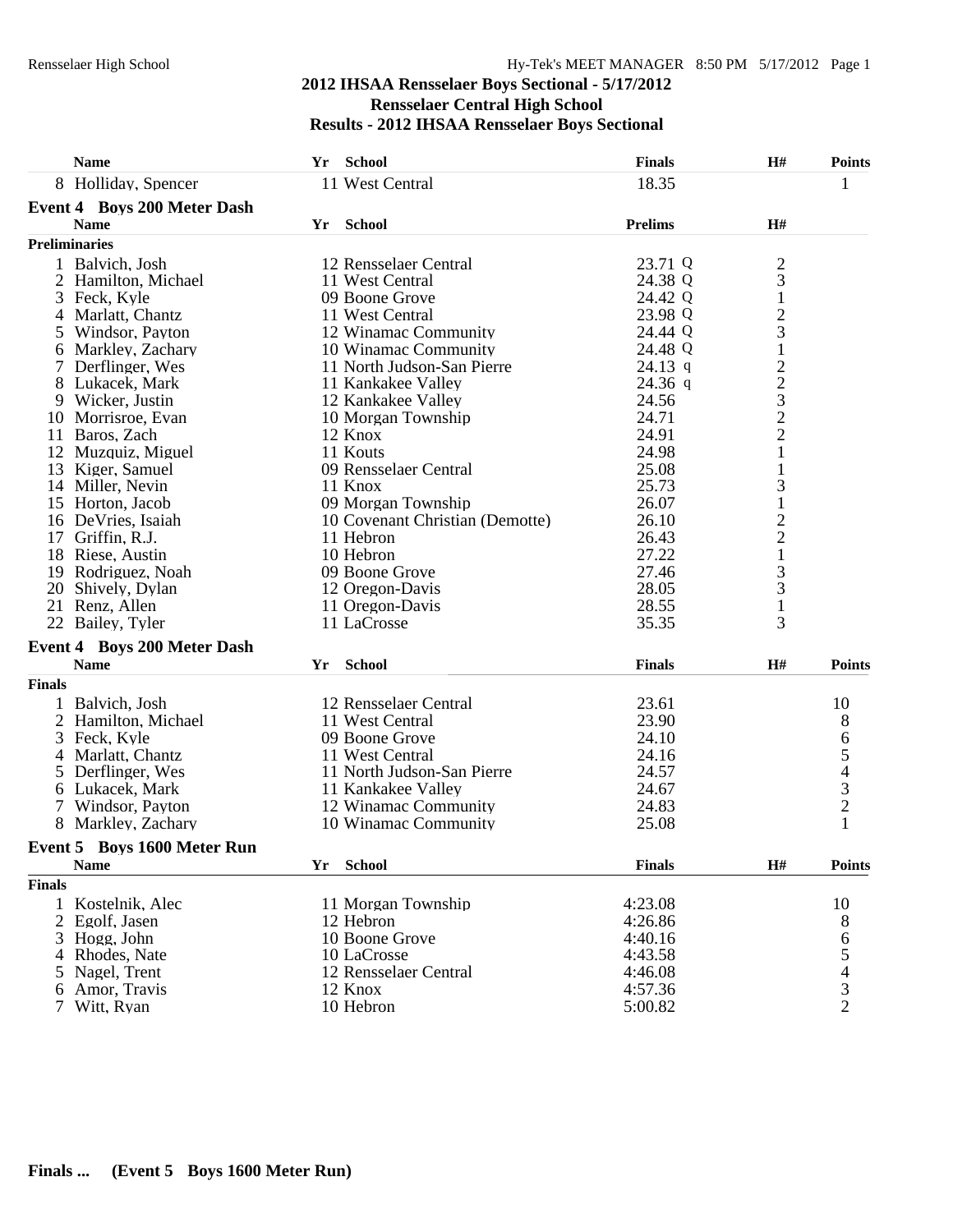|     | <b>Name</b>                      | Yr School                       | <b>Finals</b> | <b>H#</b> | <b>Points</b> |
|-----|----------------------------------|---------------------------------|---------------|-----------|---------------|
|     | 8 Claypool, Bobby                | 10 LaCrosse                     | 5:04.28       |           |               |
|     | 9 Coffin, Nolan                  | 12 Oregon-Davis                 | 5:06.50       |           |               |
|     | 10 Osborne, Kyle                 | 11 Morgan Township              | 5:07.49       |           |               |
|     | 11 Neihouser, Seth               | 10 West Central                 | 5:07.75       |           |               |
|     | 12 Hazlett, Brandon              | 11 Kankakee Valley              | 5:08.59       |           |               |
|     | 13 Williamson, Alexander         | 10 Winamac Community            | 5:14.16       |           |               |
| 14  | Jones, Cody                      | 12 Kankakee Valley              | 5:20.13       |           |               |
|     | 15 Carlson, Connor               | 12 Knox                         | 5:23.95       |           |               |
|     | 16 Mullens, Josh                 | 09 North Judson-San Pierre      | 5:27.14       |           |               |
| 17  | Schmicker, Caleb                 | 12 Winamac Community            | 5:33.88       |           |               |
|     | 18 Neihouser, Evan               | 12 West Central                 | 5:51.95       |           |               |
| 19. | Brummel, Augustine               | 09 Covenant Christian (Demotte) | 5:52.52       |           |               |
|     | 20 Farley, Scott                 | 09 Boone Grove                  | 6:00.05       |           |               |
|     | 21 Malachi, Kristoff             | 10 Covenant Christian (Demotte) | 6:00.49       |           |               |
|     | 22 Reed. Kenny                   | 12 North Judson-San Pierre      | 6:17.09       |           |               |
|     | --- Madson, Sam                  | 10 Rensselaer Central           | NT            |           |               |
|     | Tyant 6 - Rays 1v100 Matar Ralay |                                 |               |           |               |

|               | <b>Event 6 Boys 4x100 Meter Relay</b>                                       |                                                                |                         |                                |                |                |
|---------------|-----------------------------------------------------------------------------|----------------------------------------------------------------|-------------------------|--------------------------------|----------------|----------------|
|               | <b>Team</b>                                                                 | <b>Relay</b>                                                   |                         | <b>Finals</b>                  | H#             | <b>Points</b>  |
| <b>Finals</b> |                                                                             |                                                                |                         |                                |                |                |
| $\mathbf{1}$  | <b>West Central</b><br>1) Dobson, Spencer 12<br>5) Villarreal, Feliciano 10 | A<br>2) Gutwein, Seth 09                                       | 3) Hamilton, Michael 11 | 45.71<br>4) Marlatt, Chantz 11 | 2              | 10             |
|               | 2 Winamac Community<br>1) Garey, Jared 12<br>5) Wenzler, Joshua 11          | A<br>2) Gudas, Alexander 12<br>6) Windsor, Payton 12           | 3) Peterson, Joemer 10  | 46.26<br>4) Sass, Mark 11      | 2              | 8              |
|               | 3 Rensselaer Central<br>1) Balvich, Josh 12<br>5) Phillips, Jordan 10       | A<br>2) Isom, Elijah 10<br>6) Rodibaugh, Brooks 11             | 3) Johns, Andrew 11     | 46.43<br>4) Kiger, Samuel 09   | 2              | 6              |
|               | 4 North Judson-San Pierre<br>1) Derflinger, Wes 11<br>5) Pitts, Mavrick 09  | $\mathbf{A}$<br>2) Hajek, Brendon 11<br>6) Schumacher, Zack 09 | 3) Keehn, Alex 09       | 46.44<br>4) Minix, Mike 11     | 2              | 5              |
|               | 5 Kankakee Valley<br>1) Almira, Rhenz 09<br>5) Philbrook, Eric 09           | $\mathsf{A}$<br>2) Lukacek, Mark 11<br>6) Wicker, Justin 12    | 3) Montgomery, Tyler 10 | 46.98<br>4) Niehoff, Tyler 10  | 2              | 4              |
|               | 6 Kouts<br>1) Ballesteros, Nathan 09<br>5) Nelson, Cody 10                  | $\mathbf{A}$<br>2) Cueto, Josh 09<br>6) Nix, Jake 09           | 3) Heimberg, Brandon 12 | 47.14<br>4) Muzquiz, Miguel 11 | $\overline{2}$ | 3              |
|               | 7 Knox<br>1) Brooke, Dakota 10<br>5) Wilson, Jordan 11                      | A<br>2) Clark, Matthew 12                                      | 3) Manns, Dakota 11     | 47.88<br>4) Miller, Nevin 11   | 2              | $\overline{2}$ |
|               | 8 Hebron<br>1) Barzycki, Eric 11<br>5) Shrum, Alex 12                       | A<br>2) Lucas, David 11<br>6) Wallace, Blake 10                | 3) MacNeill, Mike 10    | 48.51<br>4) Riese, Austin 10   | 1              | $\mathbf{1}$   |
|               | 9 LaCrosse<br>1) Bailey, Tyler 11<br>5) Nicks, Andrew 11                    | $\mathsf{A}$<br>2) Bennett, Matt 11                            | 3) Farooq, Umar 12      | 48.82<br>4) Mathis, Michael 11 | 1              |                |
|               | 10 Oregon-Davis<br>1) Jones, Jacob 12<br>5) Shively, Dylan 12               | A<br>2) McIntosh, Craig 12<br>6) Strejc, James 11              | 3) Minix, Matthew 10    | 50.50<br>4) Renz, Allen 11     | $\overline{2}$ |                |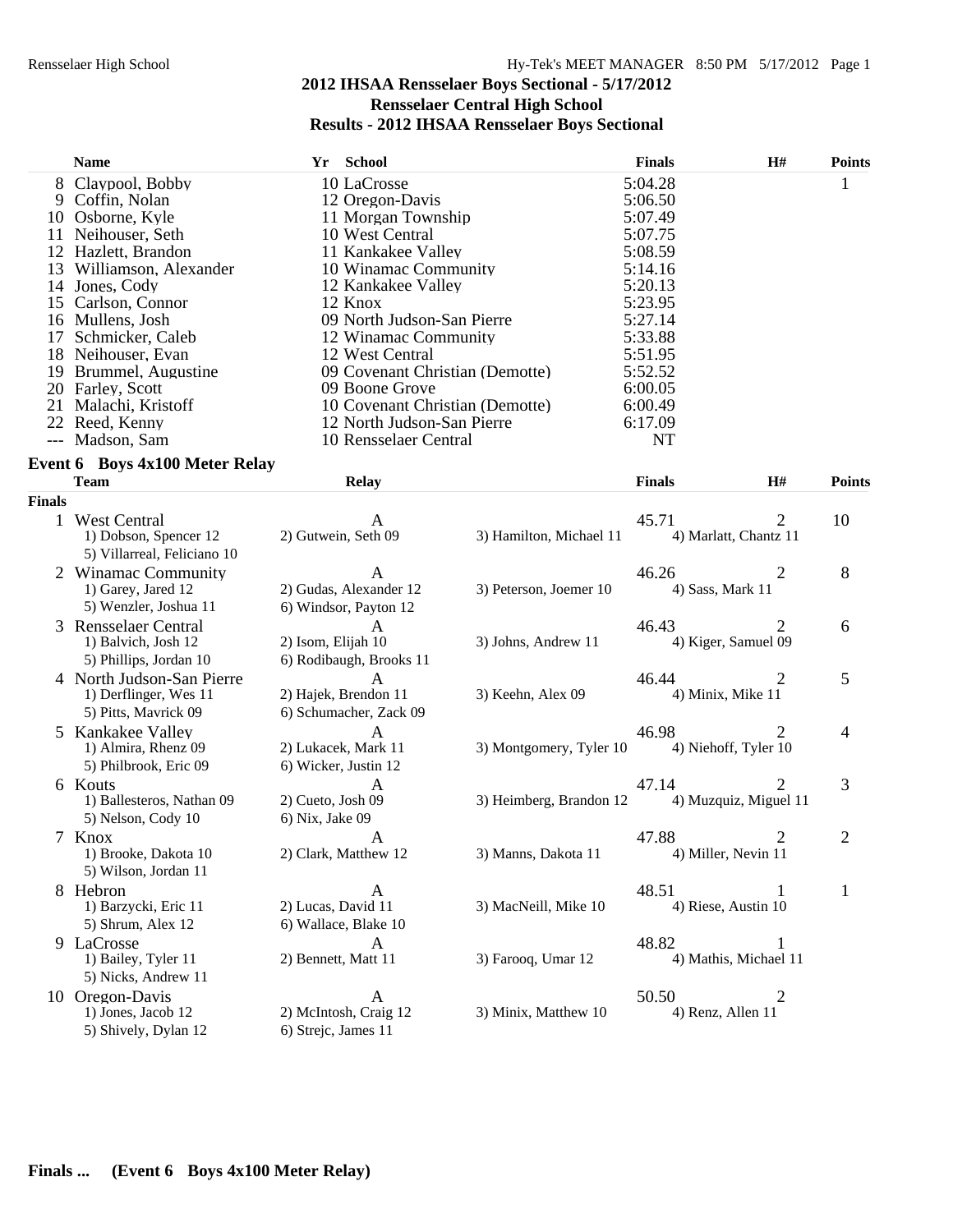|               | <b>Team</b>                           | <b>Relay</b>                    |                      | <b>Finals</b> | H#                                                     | <b>Points</b>                                   |
|---------------|---------------------------------------|---------------------------------|----------------------|---------------|--------------------------------------------------------|-------------------------------------------------|
|               | 11 Morgan Township                    |                                 |                      | 50.61         |                                                        |                                                 |
|               | 1) Gzik, Stan 11                      | 2) Horton, Jacob 09             | 3) Maar, Andrew 09   |               | 4) Morrisroe, Evan 10                                  |                                                 |
|               | 5) Mounts, Joshua 11                  | 6) Turner, Keith 09             |                      |               |                                                        |                                                 |
|               | 12 Boone Grove                        | A                               |                      | 53.85         |                                                        |                                                 |
|               | 1) Hartwig, Karl 11                   | 2) Massom, Matt 09              | 3) Scheffer, Matt 09 |               | 4) Thies, Oscar 10                                     |                                                 |
|               | 5) Tomasik, Ben 09                    | 6) Vojvodich, Nick 09           |                      |               |                                                        |                                                 |
|               | <b>Event 7 Boys 400 Meter Dash</b>    |                                 |                      |               |                                                        |                                                 |
|               | <b>Name</b>                           | School<br>Yr                    |                      | <b>Finals</b> | H#                                                     | <b>Points</b>                                   |
| Finals        |                                       |                                 |                      |               |                                                        |                                                 |
|               | 1 Markley, Zachary                    | 10 Winamac Community            |                      | 52.82         | 3                                                      | 10                                              |
|               | 2 Fingerhut, Mitch                    | 12 North Judson-San Pierre      |                      | 53.33         | 3                                                      | 8                                               |
|               | Dobson, Matt                          | 12 Rensselaer Central           |                      | 53.83         | 3                                                      | 6                                               |
|               | Blank, Brad                           | Hebron                          |                      | 54.21         | 3                                                      |                                                 |
| 5             | Gzik, Stan                            | 11 Morgan Township              |                      | 54.58         | $\frac{2}{3}$                                          | $\begin{array}{c} 5 \\ 4 \\ 3 \\ 2 \end{array}$ |
| 6             | Wenzler, Joshua                       | 11 Winamac Community            |                      | 54.91         |                                                        |                                                 |
| 7             | Baros, Zach                           | 12 Knox                         |                      | 54.93         | $\begin{array}{c}\n3 \\ 2 \\ 2 \\ 3 \\ 2\n\end{array}$ |                                                 |
|               | 8 Hajek, Brendon                      | 11 North Judson-San Pierre      |                      | 54.98         |                                                        | $\mathbf{1}$                                    |
| 9             | Montgomery, Tyler                     | 10 Kankakee Valley              |                      | 55.10         |                                                        |                                                 |
|               | 10 Patz, Ryan                         | 11 Hebron                       |                      | 56.26         |                                                        |                                                 |
|               | 11 Holliday, Hunter                   | 10 West Central                 |                      | 57.30         |                                                        |                                                 |
|               | 12 Handtke, Justin                    | 10 Covenant Christian (Demotte) |                      | 57.71         | $\mathbf 1$                                            |                                                 |
|               | 13 Kem, Tyler                         | 11 Rensselaer Central           |                      | 57.72         | $\frac{2}{2}$                                          |                                                 |
|               | 14 Nelson, Cody                       | 10 Kouts                        |                      | 58.33         |                                                        |                                                 |
|               | 15 Armstrong, Sam                     | 12 Boone Grove                  |                      | 58.53         |                                                        |                                                 |
|               | 16 Bennett, Matt                      | 11 LaCrosse                     |                      | 58.83         | $\mathbf{1}$                                           |                                                 |
|               | 17 Hill, Cody                         | 09 Kouts                        |                      | 59.66         |                                                        |                                                 |
|               | 18 Ingram, Dylan                      | 09 West Central                 |                      | 1:00.08       |                                                        |                                                 |
|               | 19 Rodriguez, Mario                   | 09 Knox                         |                      | 1:01.32       |                                                        |                                                 |
|               | 20 Rodriguez, Noah                    | 09 Boone Grove                  |                      | 1:02.02       |                                                        |                                                 |
|               | 21 Philbrook, Eric                    | 09 Kankakee Valley              |                      | 1:02.99       | $\overline{2}$                                         |                                                 |
|               | <b>Event 8 Boys 300 Meter Hurdles</b> |                                 |                      |               |                                                        |                                                 |
|               | <b>Name</b>                           | School<br>Yr                    |                      | <b>Finals</b> | H#                                                     | <b>Points</b>                                   |
| <b>Finals</b> |                                       |                                 |                      |               |                                                        |                                                 |
|               | Keller, Stephen                       | 12 Kouts                        |                      | 41.08         | 3                                                      | 10                                              |
|               | Tesh, Derick                          | 10 Kankakee Valley              |                      | 41.21         | 3                                                      | 8                                               |
| 3             | Black, Adam                           | 11 Rensselaer Central           |                      | 42.90         | $\frac{3}{3}$                                          | 6                                               |
| 4             | Minnick, Jake                         | 12 Winamac Community            |                      | 43.80         |                                                        | 5                                               |
|               | Leonard, Michael                      | 10 Kankakee Valley              |                      | 44.68         | $\overline{2}$                                         | $\overline{4}$                                  |
|               | 6 Doty, Richard                       | 11 Winamac Community            |                      | 44.96         | $\overline{c}$                                         | 3                                               |
| 7             | Odle, Tanner                          | 12 Rensselaer Central           |                      | 44.97         | 3                                                      | $\overline{c}$                                  |
| 8             | Schumacher, Zack                      | 09 North Judson-San Pierre      |                      | 45.31         |                                                        | $\mathbf{1}$                                    |
| 9             | Holliday, Spencer                     | 11 West Central                 |                      | 45.58         |                                                        |                                                 |
| 10            | Hansen, Niels                         | 11 North Judson-San Pierre      |                      | 45.89         |                                                        |                                                 |
| 11            | Bonczek, Braden                       | 11 West Central                 |                      | 46.48         |                                                        |                                                 |
|               | 12 Wheeler, Drew                      | Hebron                          |                      | 46.65         | $\frac{2}{3}$<br>$\frac{3}{2}$<br>$\frac{2}{1}$        |                                                 |
|               | 13 Mathis, Michael                    | 11 LaCrosse                     |                      | 47.28         |                                                        |                                                 |
|               | 14 Rogers, Tylor                      | 11 Boone Grove                  |                      | 47.39         | 3                                                      |                                                 |
|               | 15 Ehrlich, Dayton                    | 12 Kouts                        |                      | 47.60         | $\overline{c}$                                         |                                                 |
|               | 16 Lynch, Nathan                      | 10 Knox                         |                      | 48.15         | $\overline{2}$                                         |                                                 |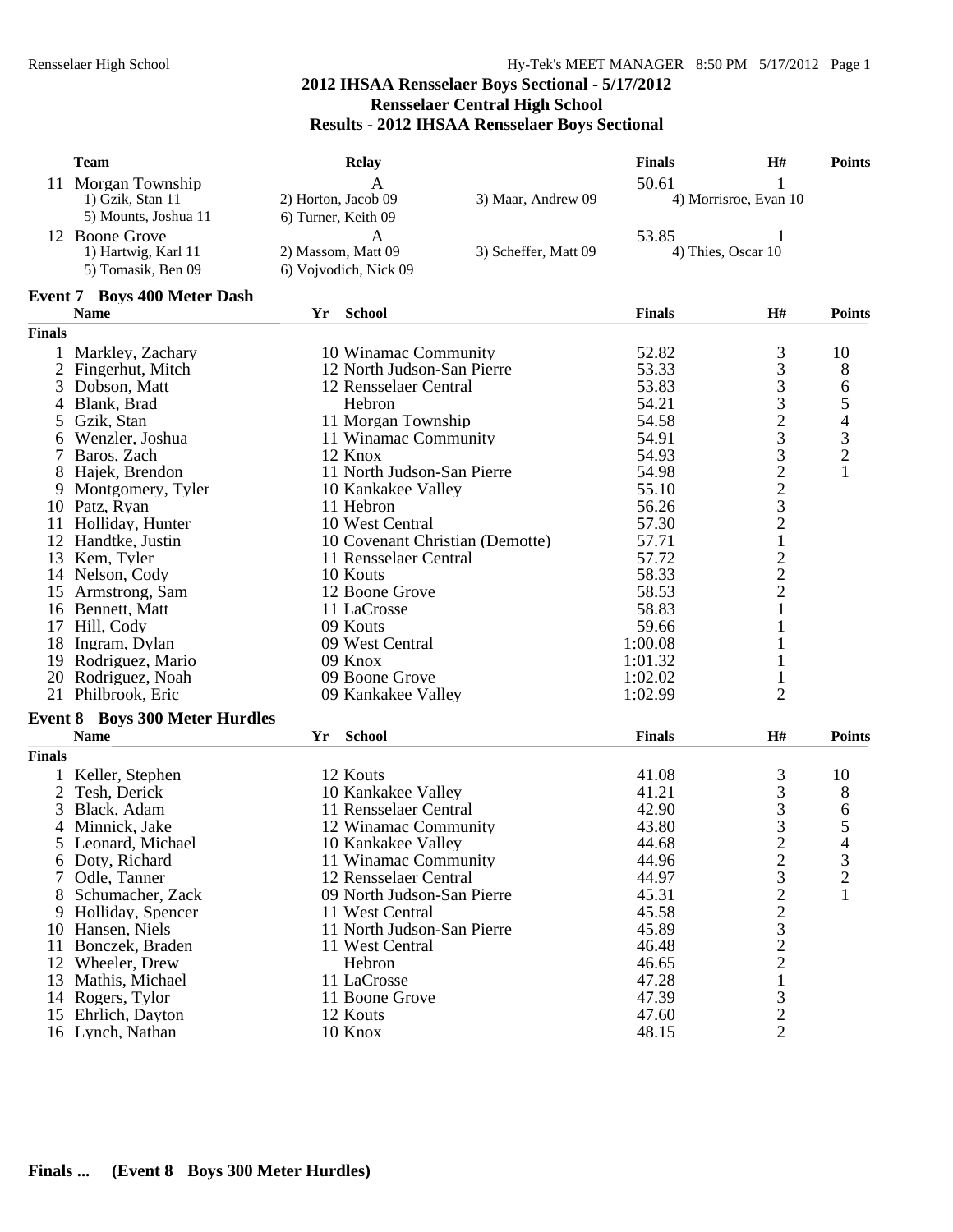|               | <b>Name</b>                                 |    | Yr School                       | <b>Finals</b> | H#           | <b>Points</b> |
|---------------|---------------------------------------------|----|---------------------------------|---------------|--------------|---------------|
|               | 17 Gardin, Brad                             |    | 12 Boone Grove                  | 48.64         | 3            |               |
|               | 18 Zeilenga, Mitchell                       |    | 11 Covenant Christian (Demotte) | 48.86         | $\mathbf{1}$ |               |
|               | 19 Heise, Austin                            |    | 11 Knox                         | 49.85         | $\mathbf{1}$ |               |
|               | 20 Mounts, Joshua                           |    | 11 Morgan Township              | 51.03         | 1            |               |
|               | Event 9 Boys 800 Meter Run                  |    |                                 |               |              |               |
|               | <b>Name</b>                                 |    | Yr School                       | <b>Finals</b> | H#           | <b>Points</b> |
| <b>Finals</b> |                                             |    |                                 |               |              |               |
|               | 1 Egolf, Jasen                              |    | 12 Hebron                       | 2:00.85       |              | 10            |
| 2             | Coad, Elliott                               |    | 12 Knox                         | 2:03.92       |              | 8             |
| 3             | Hogg, John                                  |    | 10 Boone Grove                  | 2:04.38       |              |               |
| 4             | milton, Micha 11                            |    | 11 Hebron                       | 2:05.94       |              | 65432         |
| 5             | Smith, Alexander                            |    | 11 Winamac Community            | 2:11.76       |              |               |
| 6             | Amor, Travis                                |    | 12 Knox                         | 2:12.36       |              |               |
|               | Garey, Jared                                |    | 12 Winamac Community            | 2:13.74       |              |               |
| 8             | Charlesworth, Riley                         |    | 11 LaCrosse                     | 2:13.92       |              | $\mathbf{1}$  |
| 9             | Dupre, Chris                                |    | 10 Morgan Township              | 2:14.15       |              |               |
|               | 10 Gawronski, Bryce                         |    | 09 Kankakee Valley              | 2:14.44       |              |               |
|               | 11 Hazlett, Brandon                         |    | 11 Kankakee Valley              | 2:17.66       |              |               |
|               | 12 Horner, Jace                             |    | 10 Rensselaer Central           | 2:18.40       |              |               |
|               | 13 McAllister, Coy                          |    | 09 Rensselaer Central           | 2:20.02       |              |               |
|               | 14 Surma, Jerred                            |    | 11 North Judson-San Pierre      | 2:22.49       |              |               |
|               | 15 Sanders, Alex                            |    | 09 Kouts                        | 2:22.81       |              |               |
|               | 16 Anweiler, Gabe                           |    | 11 Kouts                        | 2:29.43       |              |               |
|               | 17 Mullens, Josh                            |    | 09 North Judson-San Pierre      | 2:33.72       |              |               |
|               | 18 Zeltwanger, Jacob                        |    | 10 West Central                 | 2:35.31       |              |               |
|               | 19 DeVries, James                           |    | 12 Covenant Christian (Demotte) | 2:43.47       |              |               |
|               | --- Osborne, Kyle                           |    | 11 Morgan Township              | <b>NT</b>     |              |               |
|               | --- Neihouser, Seth                         |    | 10 West Central                 | <b>NT</b>     |              |               |
|               |                                             |    |                                 |               |              |               |
|               | Event 10 Boys 3200 Meter Run<br><b>Name</b> | Yr | School                          | <b>Finals</b> | H#           | <b>Points</b> |
|               |                                             |    |                                 |               |              |               |
| <b>Finals</b> |                                             |    |                                 |               |              |               |
|               | 1 Kostelnik, Alec                           |    | 11 Morgan Township              | 10:01.99      |              | 10            |
| 2             | Schmidt, Kyle                               |    | 12 Hebron                       | 10:18.71      |              | 8             |
|               | 3 Nagel, Trent                              |    | 12 Rensselaer Central           | 10:19.59      |              |               |
| 4             | Alsman, Anthony                             |    | 09 Rensselaer Central           | 10:37.67      |              | 6543          |
|               | 5 Rhodes, Nate                              |    | 10 LaCrosse                     | 10:45.47      |              |               |
|               | 6 Farley, Scott                             |    | 09 Boone Grove                  | 10:45.98      |              | $\mathcal{L}$ |
|               | 7 Redmon, Logan                             |    | 09 Morgan Township              | 10:53.01      |              |               |
|               | Gawronski, Bryce                            |    | 09 Kankakee Valley              | 11:08.20      |              | 1             |
|               | 9 Newman, Eric                              |    | 10 Winamac Community            | 11:09.41      |              |               |
| 10            | Sobieck, Adam                               |    | 12 Knox                         | 11:22.27      |              |               |
|               | 11 Phan, Giovani                            |    | 10 Hebron                       | 11:23.57      |              |               |
|               | 12 Jones, Cody                              |    | 12 Kankakee Valley              | 11:24.12      |              |               |
|               | 13 Morgavan, Alex                           |    | 09 Boone Grove                  | 11:36.33      |              |               |
|               | 14 Neihouser, Evan                          |    | 12 West Central                 | 11:46.19      |              |               |
|               | 15 Schmicker, Caleb                         |    | 12 Winamac Community            | 11:47.91      |              |               |
|               | 16 Carlson, Connor                          |    | 12 Knox                         | 11:50.80      |              |               |
|               | 17 Keehn, Alex                              |    | 09 North Judson-San Pierre      | 11:51.87      |              |               |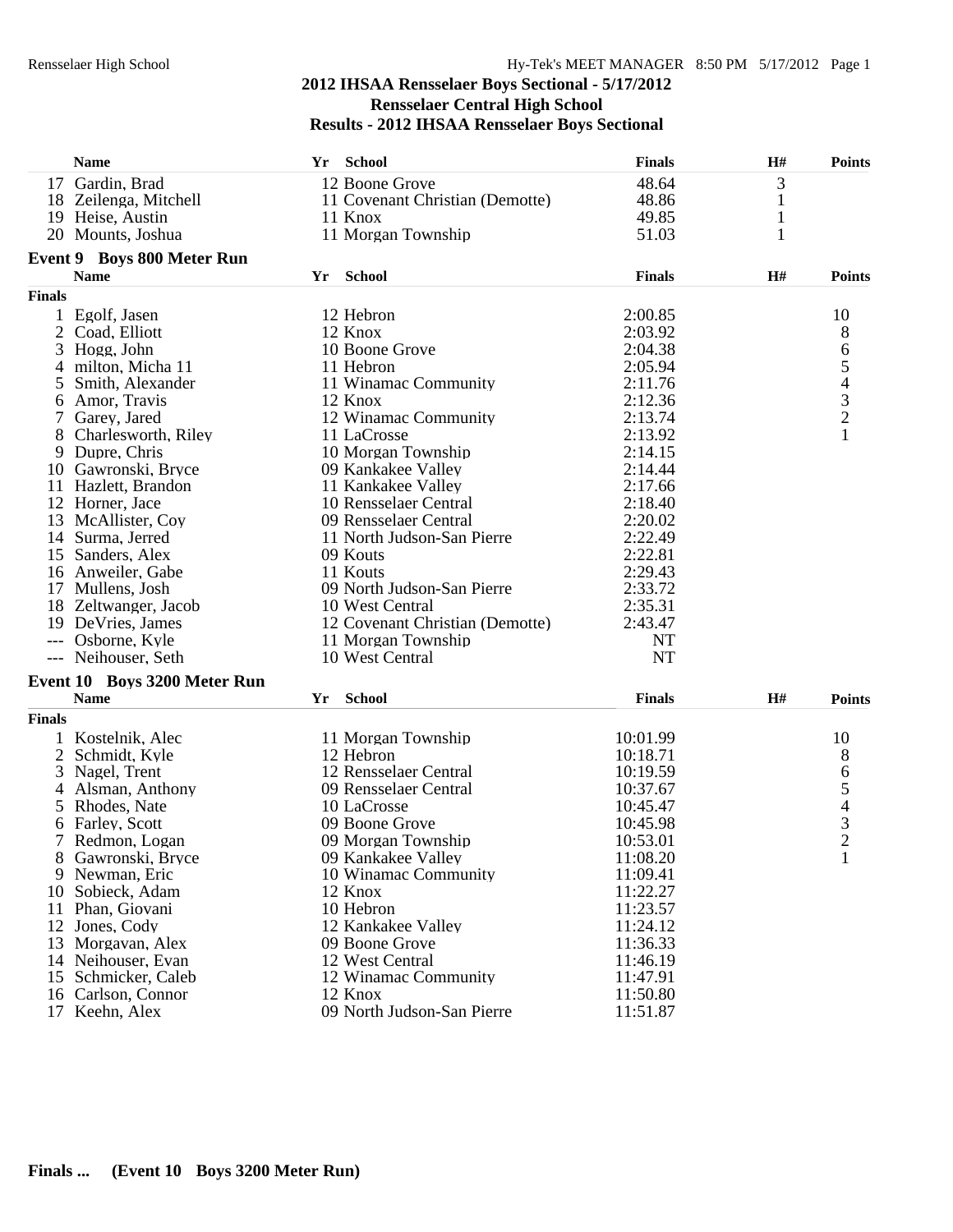|               | <b>Name</b>                                                                                                                      | Yr School                                                                                                                                      |                         | <b>Finals</b>                                                        | H#                          | <b>Points</b>          |
|---------------|----------------------------------------------------------------------------------------------------------------------------------|------------------------------------------------------------------------------------------------------------------------------------------------|-------------------------|----------------------------------------------------------------------|-----------------------------|------------------------|
|               | 18 Cortez, Jose<br>19 Brummel, Augustine<br>20 Malachi, Kristoff<br>21 Johnson, Shane<br>22 Jendrzejczyk, Kyle<br>23 Reed, Kenny | 10 West Central<br>09 Covenant Christian (Demotte)<br>10 Covenant Christian (Demotte)<br>09 LaCrosse<br>10 Kouts<br>12 North Judson-San Pierre |                         | 12:03.43<br>12:47.17<br>12:48.39<br>13:00.41<br>13:38.22<br>14:31.01 |                             |                        |
|               | <b>Event 11 Boys 4x400 Meter Relay</b><br>Team                                                                                   | <b>Relay</b>                                                                                                                                   |                         | <b>Finals</b>                                                        | H#                          | <b>Points</b>          |
| <b>Finals</b> |                                                                                                                                  |                                                                                                                                                |                         |                                                                      |                             |                        |
|               | 1 North Judson-San Pierre<br>1) Derflinger, Wes 11<br>5) Pitts, Mavrick 09                                                       | A<br>2) Fingerhut, Mitch 12<br>6) Surma, Jerred 11                                                                                             | 3) Hajek, Brendon 11    | 3:37.63<br>4) Minix, Mike 11                                         | 2                           | 10                     |
|               | 2 Hebron<br>1) Barzycki, Eric 11<br>5) Patz, Ryan 11                                                                             | A<br>2) Blank, Brad<br>6) Schmidt, Kyle 12                                                                                                     | 3) Egolf, Jasen 12      | 3:37.69<br>4) Lucas, David 11                                        | 2                           | 8                      |
|               | 3 Winamac Community<br>1) Doty, Richard 11<br>5) Wenzler, Joshua 11                                                              | $\mathbf{A}$<br>2) Garey, Jared 12<br>6) Williamson, Alexander 10                                                                              | 3) Markley, Zachary 10  | 3:40.09                                                              | 2<br>4) Smith, Alexander 11 | 6                      |
|               | 4 Rensselaer Central<br>1) Black, Adam 11<br>5) McAllister, Coy 09                                                               | A<br>2) Dobson, Matt 12<br>6) Nagel, Trent 12                                                                                                  | 3) Horner, Jace 10      | 3:40.19<br>4) Kem, Tyler 11                                          | 2                           | $\mathfrak{S}$         |
|               | 5 Kankakee Valley<br>1) Almira, Rhenz 09<br>5) Tesh, Derick 10                                                                   | A<br>2) Leonard, Michael 10<br>6) Wicker, Justin 12                                                                                            | 3) Montgomery, Tyler 10 | 3:40.43<br>4) Sayers, Adam 09                                        | 2                           | 4                      |
|               | 6 Knox<br>1) Amor, Travis 12<br>5) Miller, Nevin 11                                                                              | $\mathbf{A}$<br>2) Baros, Zach 12<br>6) Wilson, Jordan 11                                                                                      | 3) Clark, Matthew 12    | 3:47.24<br>4) Coad, Elliott 12                                       | 2                           | 3                      |
|               | 7 LaCrosse<br>1) Bennett, Matt 11<br>5) Rhodes, Nate 10                                                                          | A<br>2) Charlesworth, Riley 11                                                                                                                 | 3) Claypool, Bobby 10   | 3:59.16                                                              | 4) Mathis, Michael 11       | $\overline{2}$         |
|               | 8 Oregon-Davis<br>1) Coffin, Nolan 12<br>5) Shively, Dylan 12                                                                    | A<br>2) Jones, Jacob 12<br>6) Strejc, James 11                                                                                                 | 3) McIntosh, Craig 12   | 4:01.33                                                              | 4) Minix, Matthew 10        | $\mathbf{1}$           |
|               | 9 West Central<br>1) Gutwein, Seth 09<br>5) Neihouser, Seth 10                                                                   | $\mathsf{A}$<br>2) Hamilton, Michael 11                                                                                                        | 3) Holliday, Hunter 10  | 4:01.78<br>4) Ingram, Dylan 09                                       | 1                           |                        |
|               | 10 Kouts<br>1) Ballesteros, Nathan 09<br>5) Nelson, Cody 10                                                                      | A<br>2) Ehrlich, Dayton 12<br>6) Nix, Jake 09                                                                                                  | 3) Hill, Cody 09        | 4:04.55                                                              | 2<br>4) Muzquiz, Miguel 11  |                        |
|               | 11 Boone Grove<br>1) Armstrong, Sam 12<br>5) Hogg, John 10                                                                       | 2) Farley, Scott 09<br>6) Rogers, Tylor 11                                                                                                     | 3) Feck, Kyle 09        | 4:18.05<br>4) Gardin, Brad 12                                        |                             |                        |
|               | <b>Event 12 Boys High Jump</b><br><b>Name</b>                                                                                    | Yr School                                                                                                                                      |                         | <b>Finals</b>                                                        | H#                          | <b>Points</b>          |
| <b>Finals</b> |                                                                                                                                  |                                                                                                                                                |                         |                                                                      |                             |                        |
| 2<br>3        | 1 Keller, Stephen<br>Minix, Mike<br>Tesh, Derick<br>Odle, Tanner                                                                 | 12 Kouts<br>11 North Judson-San Pierre<br>10 Kankakee Valley<br>12 Rensselaer Central                                                          |                         | 6-04.00<br>$5 - 10.00$<br>$J5-10.00$<br>J5-10.00                     |                             | 10<br>8<br>$rac{6}{5}$ |
| 5             | Blank, Brad                                                                                                                      | Hebron                                                                                                                                         |                         | $J5-10.00$                                                           |                             |                        |
|               | Markley, Zachary                                                                                                                 | 10 Winamac Community                                                                                                                           |                         | $J5-10.00$                                                           |                             | 3                      |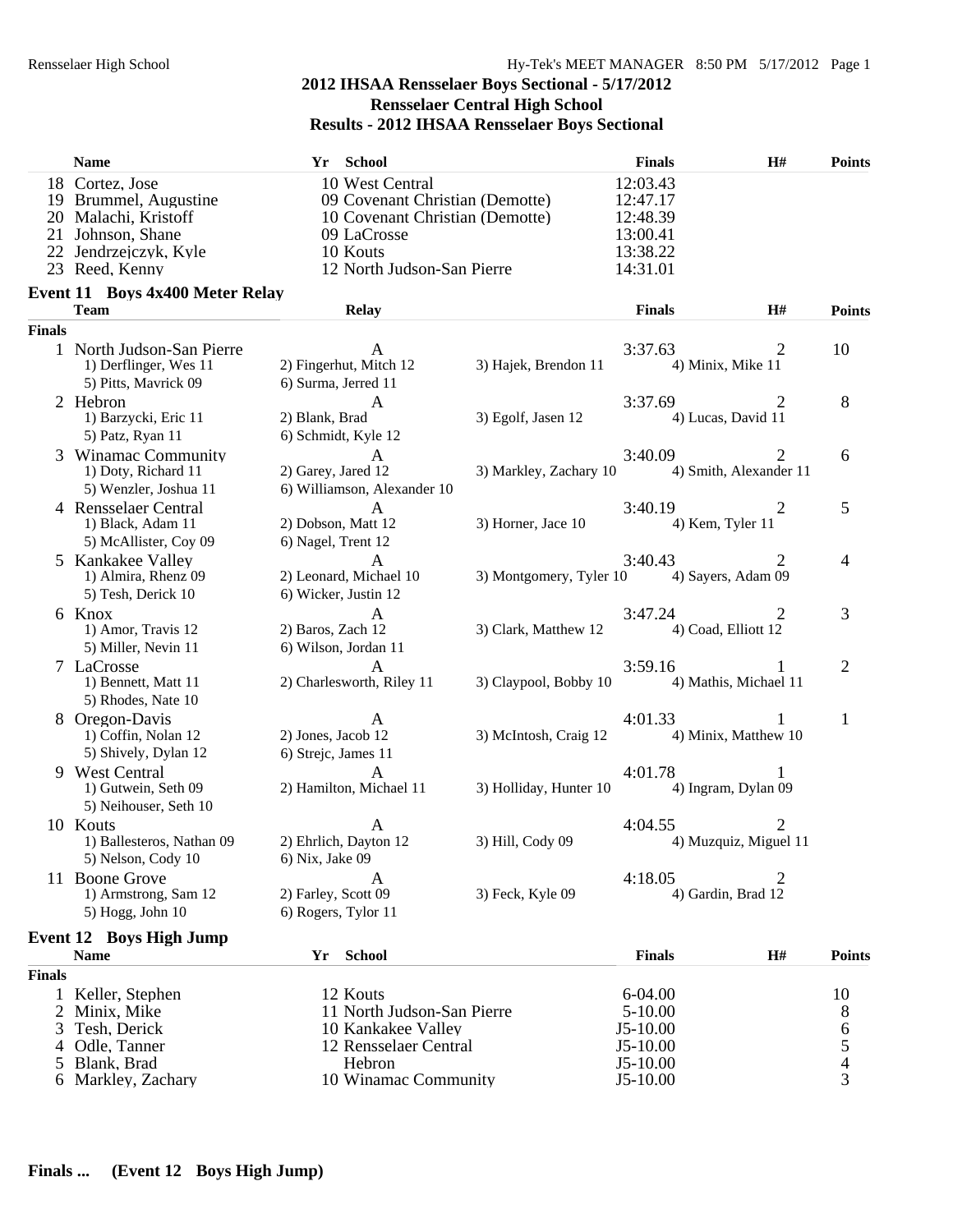|                | <b>Name</b>                       | Yr | <b>School</b>                   | <b>Finals</b> | H# | <b>Points</b>                                   |
|----------------|-----------------------------------|----|---------------------------------|---------------|----|-------------------------------------------------|
|                | 7 Holliday, Spencer               |    | 11 West Central                 | 5-08.00       |    | $\overline{c}$                                  |
|                | 8 Heimberg, Brandon               |    | 12 Kouts                        | $J5-08.00$    |    | $\mathbf{1}$                                    |
|                | 9 Hamilton, Michael               |    | 11 West Central                 | 5-06.00       |    |                                                 |
|                | 10 Baros, Zach                    |    | 12 Knox                         | 5-04.00       |    |                                                 |
|                | 11 Manns, Dakota                  |    | 11 Knox                         | J5-04.00      |    |                                                 |
|                | 11 Nicks, Andrew                  |    | 11 LaCrosse                     | J5-04.00      |    |                                                 |
|                | 13 Montgomery, Tyler              |    | 10 Kankakee Valley              | $J5-04.00$    |    |                                                 |
|                | 14 Sass, Mark                     |    | 11 Winamac Community            | 5-02.00       |    |                                                 |
|                | Adkins, Jeremy                    |    | 09 LaCrosse                     | <b>NH</b>     |    |                                                 |
|                | <b>Event 13 Boys Long Jump</b>    |    |                                 |               |    |                                                 |
|                | <b>Name</b>                       |    | Yr School                       | <b>Finals</b> | H# | <b>Points</b>                                   |
| <b>Finals</b>  |                                   |    |                                 |               |    |                                                 |
|                | 1 Minnick, Jake                   |    | 12 Winamac Community            | 19-09.00      |    | 10                                              |
|                | 2 Bailey, Tyler                   |    | 11 LaCrosse                     | 19-08.50      |    | 8                                               |
| 3              | Lukacek, Mark                     |    | 11 Kankakee Valley              | 19-06.25      |    | 6                                               |
|                | 4 Wallace, Blake                  |    | 10 Hebron                       | 19-06.00      |    | 5                                               |
|                | 5 Holliday, Spencer               |    | 11 West Central                 | 19-05.75      |    |                                                 |
| 6              | Windsor, Payton                   |    | 12 Winamac Community            | 19-00.50      |    | $\begin{array}{c} 4 \\ 3 \\ 2 \\ 1 \end{array}$ |
| 7              | Strejc, James                     |    | 11 Oregon-Davis                 | 18-07.25      |    |                                                 |
| 8              | Odle, Tanner                      |    | 12 Rensselaer Central           | 18-06.25      |    |                                                 |
| 9              | Balvich, Josh                     |    | 12 Rensselaer Central           | 18-03.00      |    |                                                 |
|                | 10 Minix, Mike                    |    | 11 North Judson-San Pierre      | 18-00.00      |    |                                                 |
|                | 11 Nix, Jake                      |    | 09 Kouts                        | 17-10.50      |    |                                                 |
|                | 12 Marlatt, Chantz                |    | 11 West Central                 | 17-07.75      |    |                                                 |
|                | 13 Fingerhut, Mitch               |    | 12 North Judson-San Pierre      | 17-00.75      |    |                                                 |
|                | 14 Horton, Jacob                  |    | 09 Morgan Township              | 17-00.50      |    |                                                 |
|                | 15 Brooke, Dakota                 |    | 10 Knox                         | 17-00.00      |    |                                                 |
|                | 16 Ehrlich, Dayton                |    | 12 Kouts                        | 16-10.50      |    |                                                 |
|                | 17 Nicks, Andrew                  |    | 11 LaCrosse                     | 16-07.50      |    |                                                 |
|                | 18 Philbrook, Eric                |    | 09 Kankakee Valley              | 16-04.50      |    |                                                 |
|                | 19 Riese, Austin                  |    | 10 Hebron                       | 16-01.50      |    |                                                 |
|                | 20 Handtke, Justin                |    | 10 Covenant Christian (Demotte) | 16-01.00      |    |                                                 |
|                | 21 Hartwig, Karl                  |    | 11 Boone Grove                  | 16-00.75      |    |                                                 |
| 22             | Massom, Matt                      |    | 09 Boone Grove                  | 15-03.75      |    |                                                 |
|                | 23 Clark, Matthew                 |    | 12 Knox                         | 14-10.75      |    |                                                 |
|                | 24 Corwin, Curtis                 |    | 11 Oregon-Davis                 | 13-11.50      |    |                                                 |
|                | 25 Gaddis, Ryan                   |    | 10 Morgan Township              | 13-08.25      |    |                                                 |
|                | <b>Event 14 Boys Discus Throw</b> |    |                                 |               |    |                                                 |
|                | <b>Name</b>                       | Yr | <b>School</b>                   | <b>Finals</b> | H# | <b>Points</b>                                   |
| <b>Finals</b>  |                                   |    |                                 |               |    |                                                 |
|                | 1 Kirk, Josh                      |    | 11 North Judson-San Pierre      | 131-03        |    | 10                                              |
| $\overline{2}$ | Culp, Jordan                      |    | 12 West Central                 | 130-03        |    | 8                                               |
|                | 3 Flanigan, Travis                |    | 11 Rensselaer Central           | 129-07        |    | 6                                               |
|                | 4 Niehoff, Tyler                  |    | 10 Kankakee Valley              | 122-01        |    | 5                                               |
|                | 5 Ahler, Noah                     |    | 10 Rensselaer Central           | 122-00        |    |                                                 |
|                | 6 Howard, Evan                    |    | 11 North Judson-San Pierre      | 121-07        |    | $rac{4}{3}$                                     |
|                | Keeton, Tyler                     |    | 11 Knox                         | 121-01        |    | $\overline{c}$                                  |
|                |                                   |    | 11 Hebron                       | 112-10        |    | 1                                               |
|                | 8 Cox, Corey                      |    |                                 |               |    |                                                 |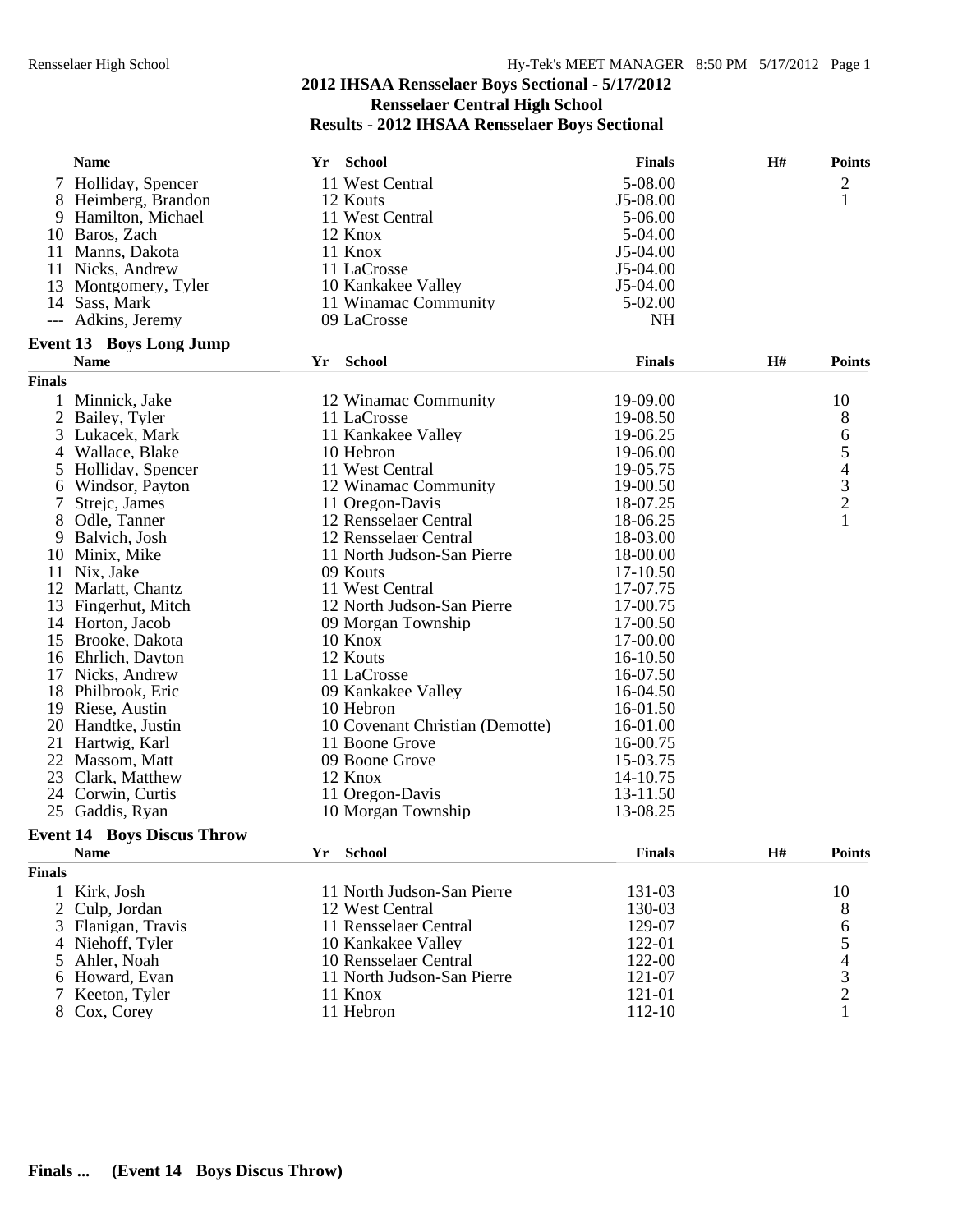|               | <b>Name</b>                     | School<br>Yr               | <b>Finals</b> | H# | <b>Points</b>                                   |
|---------------|---------------------------------|----------------------------|---------------|----|-------------------------------------------------|
|               | 9 McGinley, Brad                | 12 Morgan Township         | 112-03        |    |                                                 |
|               | 10 Fulmer, Gavin                | 11 Winamac Community       | 107-03        |    |                                                 |
|               | 11 McNeill, Austin              | 11 Kouts                   | 105-07        |    |                                                 |
|               | 12 Button, Dalton               | 09 Winamac Community       | 105-03        |    |                                                 |
|               | 13 Summa, Corey                 | 12 Kouts                   | 101-06        |    |                                                 |
|               | 14 Hartwig, Karl                | 11 Boone Grove             | 100-06        |    |                                                 |
|               | 15 Matta, Joey                  | 12 LaCrosse                | 99-02         |    |                                                 |
|               | 16 Wilson, Casey                | 12 Kankakee Valley         | 98-04         |    |                                                 |
|               | 17 Hansen, Austin               | 10 Knox                    | 98-01         |    |                                                 |
|               | 18 Penfold, Cody                | 10 Hebron                  | 96-06         |    |                                                 |
|               | 19 Charlesworth, Riley          | 11 LaCrosse                | 93-08         |    |                                                 |
|               | 20 Porter, Andrew               | 10 Oregon-Davis            | 91-04         |    |                                                 |
|               | 21 Murray, Gage                 | 10 West Central            | 90-08         |    |                                                 |
|               | 22 Good, Dalton                 | 09 Oregon-Davis            | 84-00         |    |                                                 |
| $---$         | Benninger, Brandon              | 11 Boone Grove             | <b>ND</b>     |    |                                                 |
|               | <b>Event 15 Boys Shot Put</b>   |                            |               |    |                                                 |
|               | <b>Name</b>                     | School<br>Yr               | <b>Finals</b> | H# | <b>Points</b>                                   |
| <b>Finals</b> |                                 |                            |               |    |                                                 |
| 1             | Culp, Jordan                    | 12 West Central            | 48-07.00      |    | 10                                              |
|               | 2 Wilson, Casey                 | 12 Kankakee Valley         | 46-00.00      |    | 8                                               |
| 3             | McNeill, Austin                 | 11 Kouts                   | 45-06.00      |    | 6                                               |
| 4             | Howard, Evan                    | 11 North Judson-San Pierre | 45-03.50      |    |                                                 |
| 5             | Keeton, Tyler                   | 11 Knox                    | 43-11.50      |    | $\begin{array}{c} 5 \\ 4 \\ 3 \\ 2 \end{array}$ |
| 6             | Martin, Shane                   | 12 Rensselaer Central      | 42-04.50      |    |                                                 |
| 7             | Conley, Lazarus                 | 10 West Central            | 41-06.50      |    |                                                 |
| 8             | Matta, Joey                     | 12 LaCrosse                | 40-10.50      |    |                                                 |
|               | 9 Fingerhut, Mitch              | 12 North Judson-San Pierre | 40-07.00      |    |                                                 |
|               | 10 Van Soest, Brandon           | 10 Kankakee Valley         | 39-05.00      |    |                                                 |
|               | 11 Boswell, Beau                | 10 Rensselaer Central      | 39-03.00      |    |                                                 |
|               | 12 Cox, Corey                   | 11 Hebron                  | 38-10.00      |    |                                                 |
|               | 13 Fulmer, Gavin                | 11 Winamac Community       | 38-03.00      |    |                                                 |
|               | 14 Button, Dalton               | 09 Winamac Community       | 36-07.00      |    |                                                 |
|               | 15 Patz, Ryan                   | 11 Hebron                  | 35-09.50      |    |                                                 |
|               | 16 McGinley, Brad               | 12 Morgan Township         | 35-04.50      |    |                                                 |
| 17            | Hartwig, Karl                   | 11 Boone Grove             | 32-10.00      |    |                                                 |
|               | 18 Gardin, Nick                 | 10 Kouts                   | 32-01.50      |    |                                                 |
|               | 19 Igras, Stan                  | 09 Boone Grove             | 31-00.00      |    |                                                 |
|               | 20 Minix, Dusty                 | 10 Knox                    | 29-08.00      |    |                                                 |
|               | 21 Harmon, Tyler                | 10 LaCrosse                | 28-08.50      |    |                                                 |
|               | 22 Edwards, Adam                | 10 Oregon-Davis            | 28-06.00      |    |                                                 |
|               | 23 Ferch, Elliott               | 12 Oregon-Davis            | 27-10.50      |    |                                                 |
|               |                                 |                            |               |    |                                                 |
|               | <b>Event 16 Boys Pole Vault</b> |                            |               |    |                                                 |
|               | <b>Name</b>                     | Yr School                  | <b>Finals</b> | H# | <b>Points</b>                                   |
| <b>Finals</b> |                                 |                            |               |    |                                                 |
| 1             | Shrum, Alex                     | 12 Hebron                  | 13-00.00      |    | 10                                              |
|               | 2 Overstreet, Trevor            | 12 Kankakee Valley         | 12-06.00      |    | 8                                               |
|               | Barzycki, Eric                  | 11 Hebron                  | J12-06.00     |    | 6                                               |
|               | Gardin, Brad                    | 12 Boone Grove             | 12-00.00      |    | 5                                               |